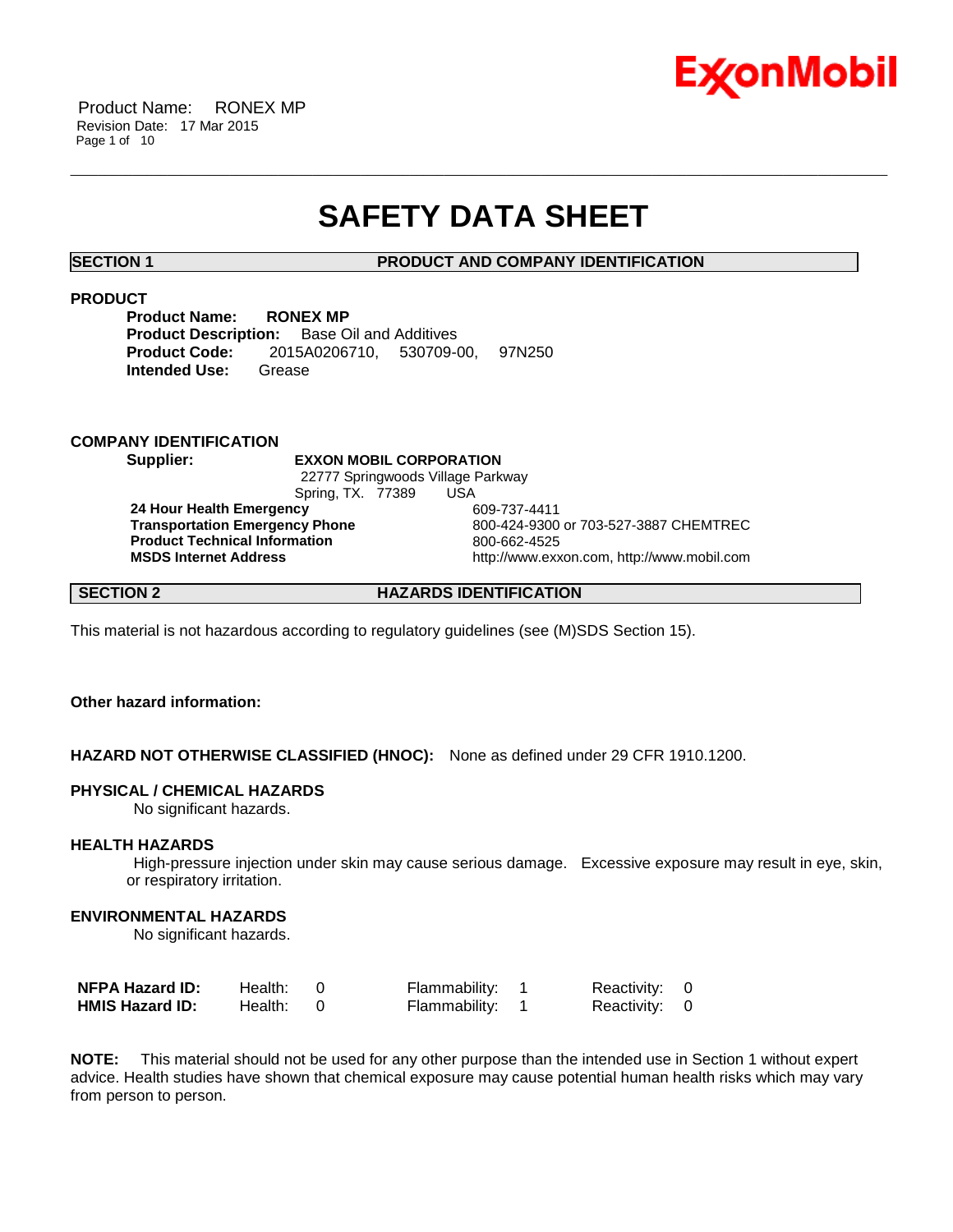

Product Name: RONEX MP Revision Date: 17 Mar 2015 Page 2 of 10

#### **SECTION 3 COMPOSITION / INFORMATION ON INGREDIENTS**

This material is defined as a mixture.

#### **Hazardous Substance(s) or Complex Substance(s) required for disclosure**

| <b>Name</b>                               | CAS#       | Concentration* | <b>GHS Hazard Codes</b>   |
|-------------------------------------------|------------|----------------|---------------------------|
| <b>IALKYLATED DIPHENYL AMINES</b>         | 68411-46-1 | $1 - 5\%$      | H402, H412                |
| <b>ZINC DIALKYL DITHIOPHOSPHATE</b>       | 68457-79-4 | $1 - 2.5\%$    | H315, H318, H401,<br>H411 |
| <b>IZINC DINONYLNAPHTHALENE SULFONATE</b> | 28016-00-4 | $0.1 - 1\%$    | H315, H319(2A), H317      |

\_\_\_\_\_\_\_\_\_\_\_\_\_\_\_\_\_\_\_\_\_\_\_\_\_\_\_\_\_\_\_\_\_\_\_\_\_\_\_\_\_\_\_\_\_\_\_\_\_\_\_\_\_\_\_\_\_\_\_\_\_\_\_\_\_\_\_\_\_\_\_\_\_\_\_\_\_\_\_\_\_\_\_\_\_\_\_\_\_\_\_\_\_\_\_\_\_\_\_\_\_\_\_\_\_\_\_\_\_\_\_\_\_\_\_\_\_\_

\* All concentrations are percent by weight unless material is a gas. Gas concentrations are in percent by volume.

As per paragraph (i) of 29 CFR 1910.1200, formulation is considered a trade secret and specific chemical identity and exact percentage (concentration) of composition may have been withheld. Specific chemical identity and exact percentage composition will be provided to health professionals, employees, or designated representatives in accordance with applicable provisions of paragraph (i).

#### **SECTION 4 FIRST AID MEASURES**

#### **INHALATION**

Under normal conditions of intended use, this material is not expected to be an inhalation hazard.

#### **SKIN CONTACT**

Wash contact areas with soap and water. If product is injected into or under the skin, or into any part of the body, regardless of the appearance of the wound or its size, the individual should be evaluated immediately by a physician as a surgical emergency. Even though initial symptoms from high pressure injection may be minimal or absent, early surgical treatment within the first few hours may significantly reduce the ultimate extent of injury.

#### **EYE CONTACT**

Flush thoroughly with water. If irritation occurs, get medical assistance.

#### **INGESTION**

First aid is normally not required. Seek medical attention if discomfort occurs.

#### **SECTION 5 FIRE FIGHTING MEASURES**

### **EXTINGUISHING MEDIA**

**Appropriate Extinguishing Media:** Use water fog, foam, dry chemical or carbon dioxide (CO2) to extinguish flames.

**Inappropriate Extinguishing Media:** Straight Streams of Water

#### **FIRE FIGHTING**

**Fire Fighting Instructions:** Evacuate area. Prevent runoff from fire control or dilution from entering streams, sewers, or drinking water supply. Firefighters should use standard protective equipment and in enclosed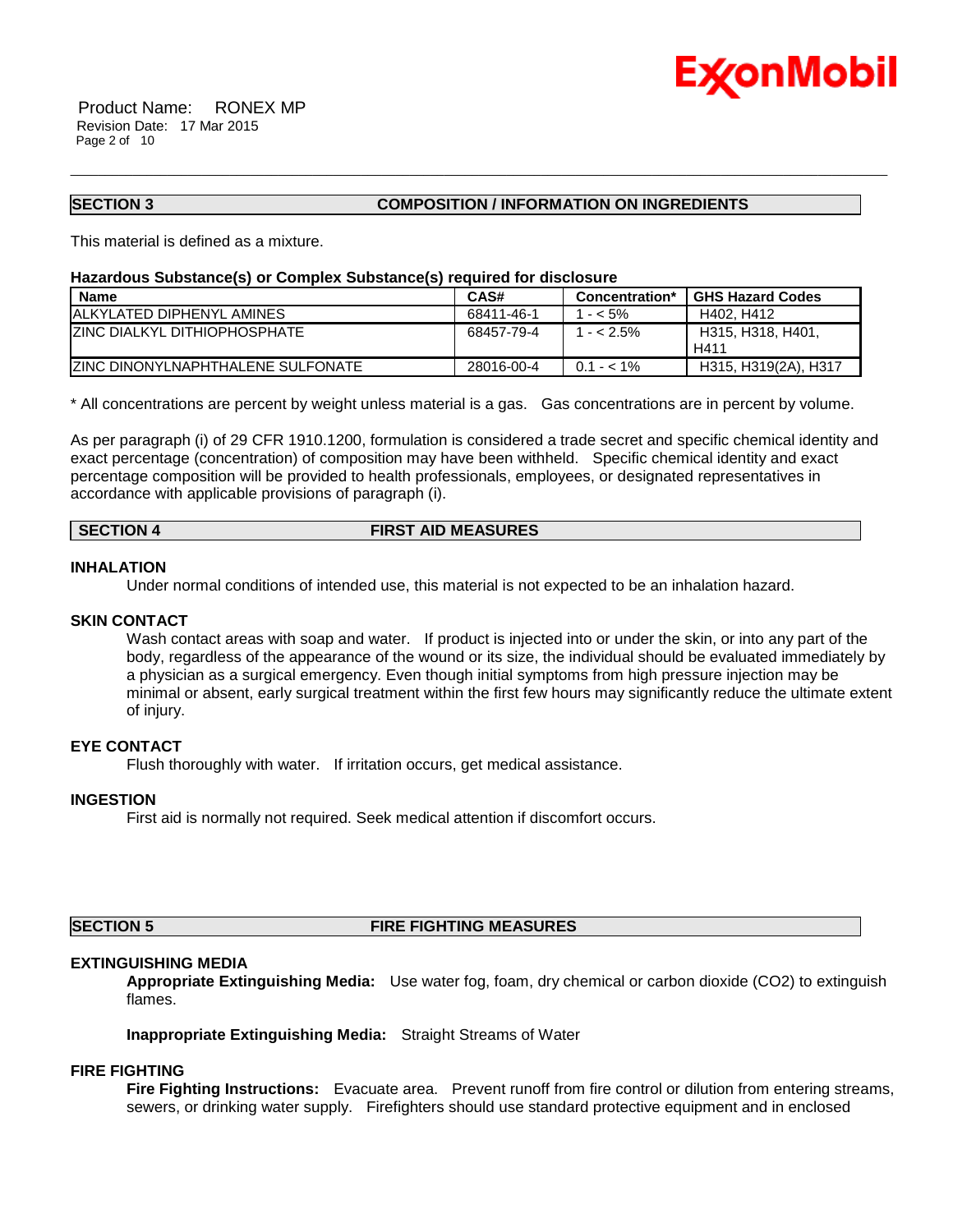

Product Name: RONEX MP Revision Date: 17 Mar 2015 Page 3 of 10

> spaces, self-contained breathing apparatus (SCBA). Use water spray to cool fire exposed surfaces and to protect personnel.

\_\_\_\_\_\_\_\_\_\_\_\_\_\_\_\_\_\_\_\_\_\_\_\_\_\_\_\_\_\_\_\_\_\_\_\_\_\_\_\_\_\_\_\_\_\_\_\_\_\_\_\_\_\_\_\_\_\_\_\_\_\_\_\_\_\_\_\_\_\_\_\_\_\_\_\_\_\_\_\_\_\_\_\_\_\_\_\_\_\_\_\_\_\_\_\_\_\_\_\_\_\_\_\_\_\_\_\_\_\_\_\_\_\_\_\_\_\_

**Hazardous Combustion Products:** Oxides of carbon, Smoke, Fume, Sulfur oxides, Incomplete combustion products, Aldehydes

#### **FLAMMABILITY PROPERTIES**

**Flash Point [Method]:** >200°C (392°F) [EST. FOR OIL, ASTM D-92 (COC)] **Flammable Limits (Approximate volume % in air):** LEL: N/D UEL: N/D **Autoignition Temperature:** N/D

### **SECTION 6 ACCIDENTAL RELEASE MEASURES**

#### **NOTIFICATION PROCEDURES**

In the event of a spill or accidental release, notify relevant authorities in accordance with all applicable regulations. US regulations require reporting releases of this material to the environment which exceed the applicable reportable quantity or oil spills which could reach any waterway including intermittent dry creeks. The National Response Center can be reached at (800)424-8802.

#### **PROTECTIVE MEASURES**

Avoid contact with spilled material. See Section 5 for fire fighting information. See the Hazard Identification Section for Significant Hazards. See Section 4 for First Aid Advice. See Section 8 for advice on the minimum requirements for personal protective equipment. Additional protective measures may be necessary, depending on the specific circumstances and/or the expert judgment of the emergency responders.

For emergency responders: Respiratory protection: respiratory protection will be necessary only in special cases, e.g., formation of mists. Half-face or full-face respirator with filter(s) for dust/organic vapor or Self Contained Breathing Apparatus (SCBA) can be used depending on the size of spill and potential level of exposure. If the exposure cannot be completely characterized or an oxygen deficient atmosphere is possible or anticipated, SCBA is recommended. Work gloves that are resistant to hydrocarbons are recommended. Gloves made of polyvinyl acetate (PVA) are not water-resistant and are not suitable for emergency use. Chemical goggles are recommended if splashes or contact with eyes is possible. Small spills: normal antistatic work clothes are usually adequate. Large spills: full body suit of chemical resistant, antistatic material is recommended.

#### **SPILL MANAGEMENT**

**Land Spill:** Scrape up spilled material with shovels into a suitable container for recycle or disposal.

**Water Spill:** Stop leak if you can do it without risk. Confine the spill immediately with booms. Warn other shipping. Skim from surface.

Water spill and land spill recommendations are based on the most likely spill scenario for this material; however, geographic conditions, wind, temperature, (and in the case of a water spill) wave and current direction and speed may greatly influence the appropriate action to be taken. For this reason, local experts should be consulted. Note: Local regulations may prescribe or limit action to be taken.

#### **ENVIRONMENTAL PRECAUTIONS**

Prevent entry into waterways, sewers, basements or confined areas.

#### **SECTION 7 HANDLING AND STORAGE**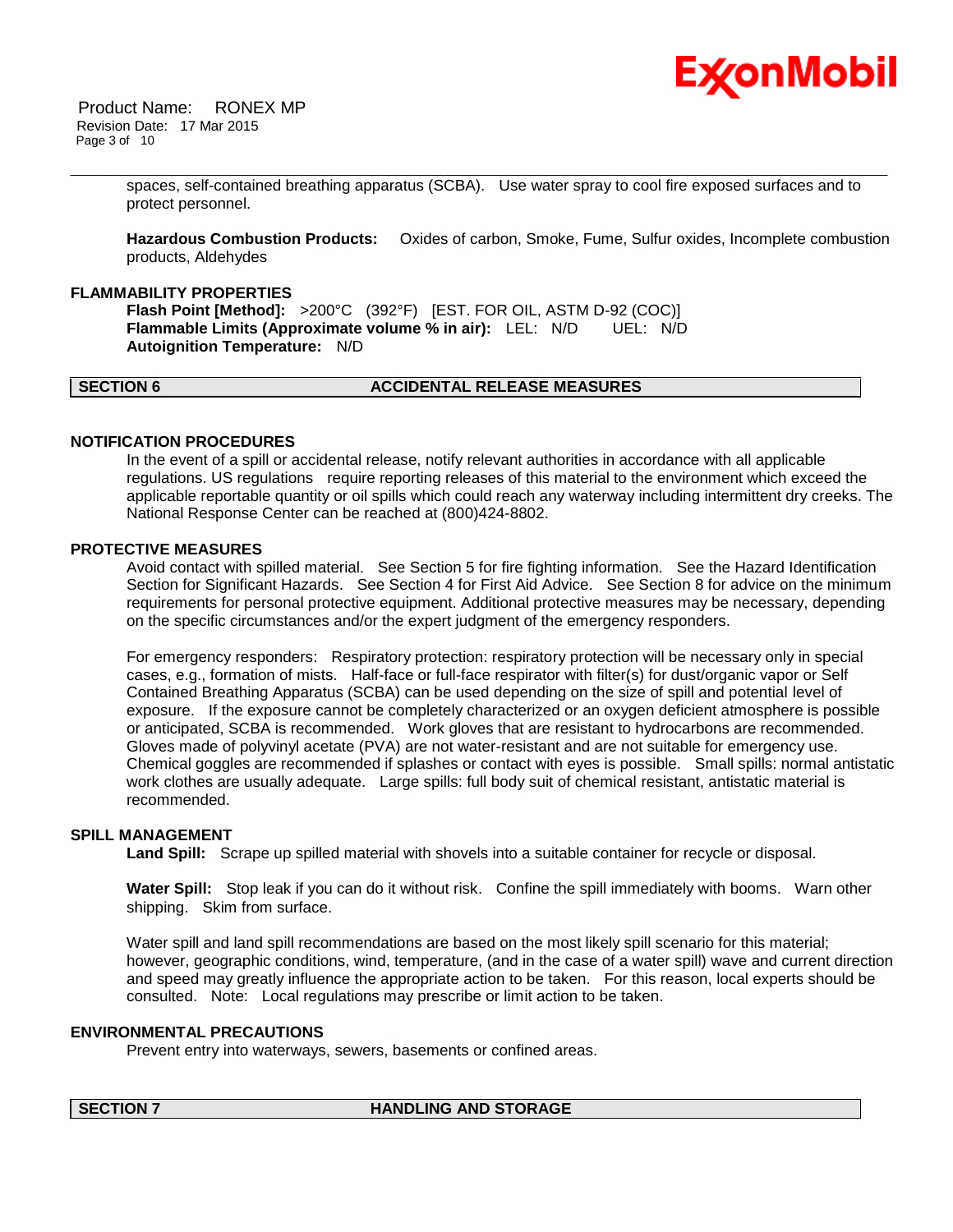

Product Name: RONEX MP Revision Date: 17 Mar 2015 Page 4 of 10

#### **HANDLING**

Prevent small spills and leakage to avoid slip hazard.

**Static Accumulator:** This material is not a static accumulator.

#### **STORAGE**

Do not store in open or unlabelled containers.

#### **SECTION 8 EXPOSURE CONTROLS / PERSONAL PROTECTION**

NOTE: Limits/standards shown for guidance only. Follow applicable regulations.

No biological limits allocated.

#### **ENGINEERING CONTROLS**

The level of protection and types of controls necessary will vary depending upon potential exposure conditions. Control measures to consider:

No special requirements under ordinary conditions of use and with adequate ventilation.

\_\_\_\_\_\_\_\_\_\_\_\_\_\_\_\_\_\_\_\_\_\_\_\_\_\_\_\_\_\_\_\_\_\_\_\_\_\_\_\_\_\_\_\_\_\_\_\_\_\_\_\_\_\_\_\_\_\_\_\_\_\_\_\_\_\_\_\_\_\_\_\_\_\_\_\_\_\_\_\_\_\_\_\_\_\_\_\_\_\_\_\_\_\_\_\_\_\_\_\_\_\_\_\_\_\_\_\_\_\_\_\_\_\_\_\_\_\_

#### **PERSONAL PROTECTION**

Personal protective equipment selections vary based on potential exposure conditions such as applications, handling practices, concentration and ventilation. Information on the selection of protective equipment for use with this material, as provided below, is based upon intended, normal usage.

**Respiratory Protection:** If engineering controls do not maintain airborne contaminant concentrations at a level which is adequate to protect worker health, an approved respirator may be appropriate. Respirator selection, use, and maintenance must be in accordance with regulatory requirements, if applicable. Types of respirators to be considered for this material include:

No protection is ordinarily required under normal conditions of use and with adequate ventilation.

For high airborne concentrations, use an approved supplied-air respirator, operated in positive pressure mode. Supplied air respirators with an escape bottle may be appropriate when oxygen levels are inadequate, gas/vapor warning properties are poor, or if air purifying filter capacity/rating may be exceeded.

**Hand Protection:** Any specific glove information provided is based on published literature and glove manufacturer data. Glove suitability and breakthrough time will differ depending on the specific use conditions. Contact the glove manufacturer for specific advice on glove selection and breakthrough times for your use conditions. Inspect and replace worn or damaged gloves. The types of gloves to be considered for this material include:

No protection is ordinarily required under normal conditions of use.

**Eye Protection:** If contact is likely, safety glasses with side shields are recommended.

**Skin and Body Protection:** Any specific clothing information provided is based on published literature or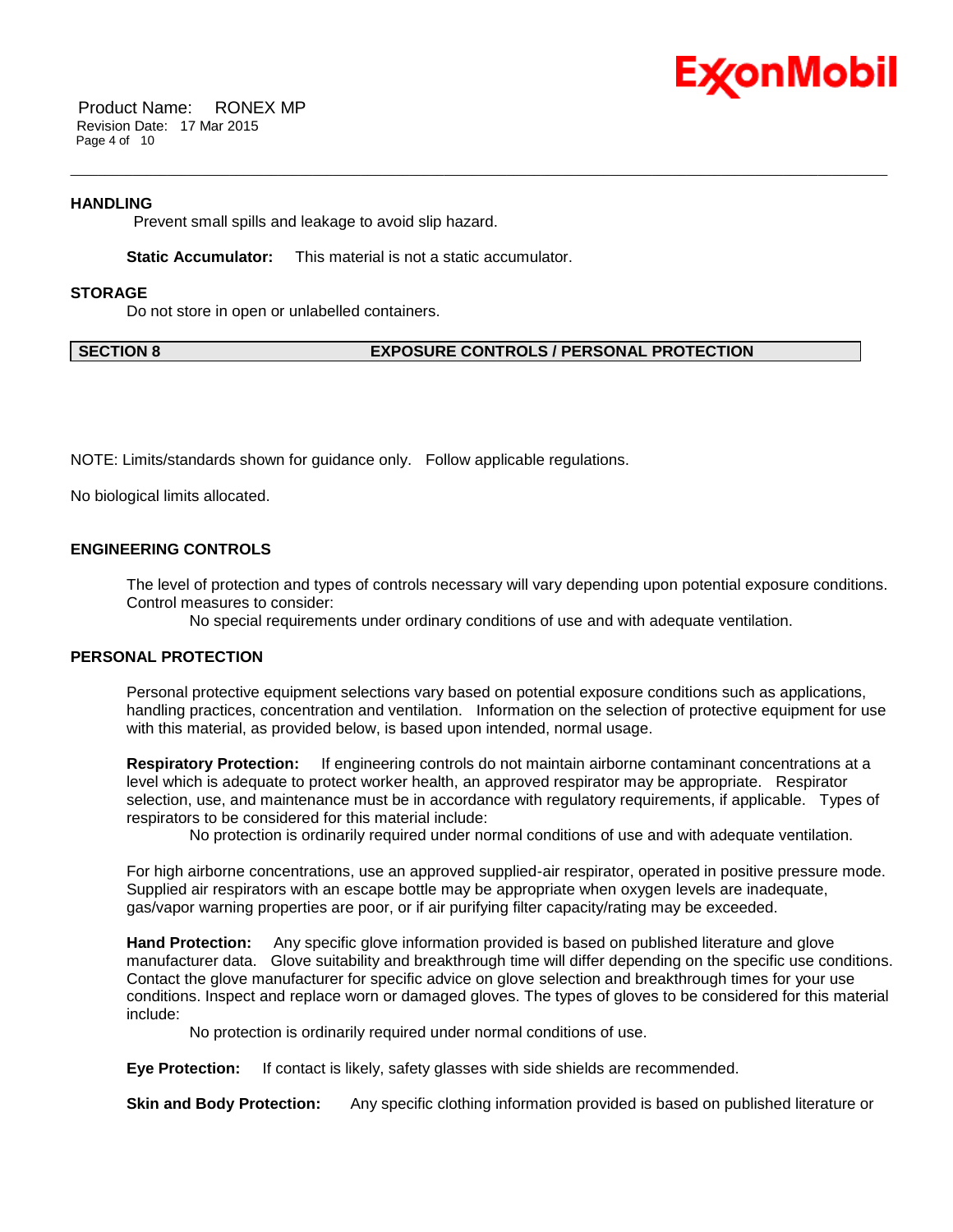

manufacturer data. The types of clothing to be considered for this material include: No skin protection is ordinarily required under normal conditions of use. In accordance with good industrial hygiene practices, precautions should be taken to avoid skin contact.

\_\_\_\_\_\_\_\_\_\_\_\_\_\_\_\_\_\_\_\_\_\_\_\_\_\_\_\_\_\_\_\_\_\_\_\_\_\_\_\_\_\_\_\_\_\_\_\_\_\_\_\_\_\_\_\_\_\_\_\_\_\_\_\_\_\_\_\_\_\_\_\_\_\_\_\_\_\_\_\_\_\_\_\_\_\_\_\_\_\_\_\_\_\_\_\_\_\_\_\_\_\_\_\_\_\_\_\_\_\_\_\_\_\_\_\_\_\_

**Specific Hygiene Measures:** Always observe good personal hygiene measures, such as washing after handling the material and before eating, drinking, and/or smoking. Routinely wash work clothing and protective equipment to remove contaminants. Discard contaminated clothing and footwear that cannot be cleaned. Practice good housekeeping.

#### **ENVIRONMENTAL CONTROLS**

Comply with applicable environmental regulations limiting discharge to air, water and soil. Protect the environment by applying appropriate control measures to prevent or limit emissions.

#### **SECTION 9 PHYSICAL AND CHEMICAL PROPERTIES**

**Note: Physical and chemical properties are provided for safety, health and environmental considerations only and may not fully represent product specifications. Contact the Supplier for additional information.**

#### **GENERAL INFORMATION**

**Physical State:** Solid **Form:** Semi-fluid **Color:** Green **Odor:** Characteristic **Odor Threshold:** N/D

### **IMPORTANT HEALTH, SAFETY, AND ENVIRONMENTAL INFORMATION**

**Relative Density (at 15 °C):** 0.901 **Flammability (Solid, Gas):** N/A **Flash Point [Method]:** >200°C (392°F) [EST. FOR OIL, ASTM D-92 (COC)] **Flammable Limits (Approximate volume % in air):** LEL: N/D UEL: N/D **Autoignition Temperature:** N/D **Boiling Point / Range:** > 316°C (600°F) [Estimated] **Decomposition Temperature:** N/D **Vapor Density (Air = 1):** N/D **Vapor Pressure:** < 0.013 kPa (0.1 mm Hg) at 20 °C [Estimated] **Evaporation Rate (n-butyl acetate = 1):** N/D **pH:** N/A **Log Pow (n-Octanol/Water Partition Coefficient):** > 3.5 [Estimated] **Solubility in Water:** Negligible **Viscosity:** 115 cSt (115 mm2/sec) at 40 °C **Oxidizing Properties:** See Hazards Identification Section.

#### **OTHER INFORMATION**

**Freezing Point:** N/D **Melting Point:** >246°C (475°F) **DMSO Extract (mineral oil only), IP-346:** < 3 %wt

NOTE: Most physical properties above are for the oil component in the material.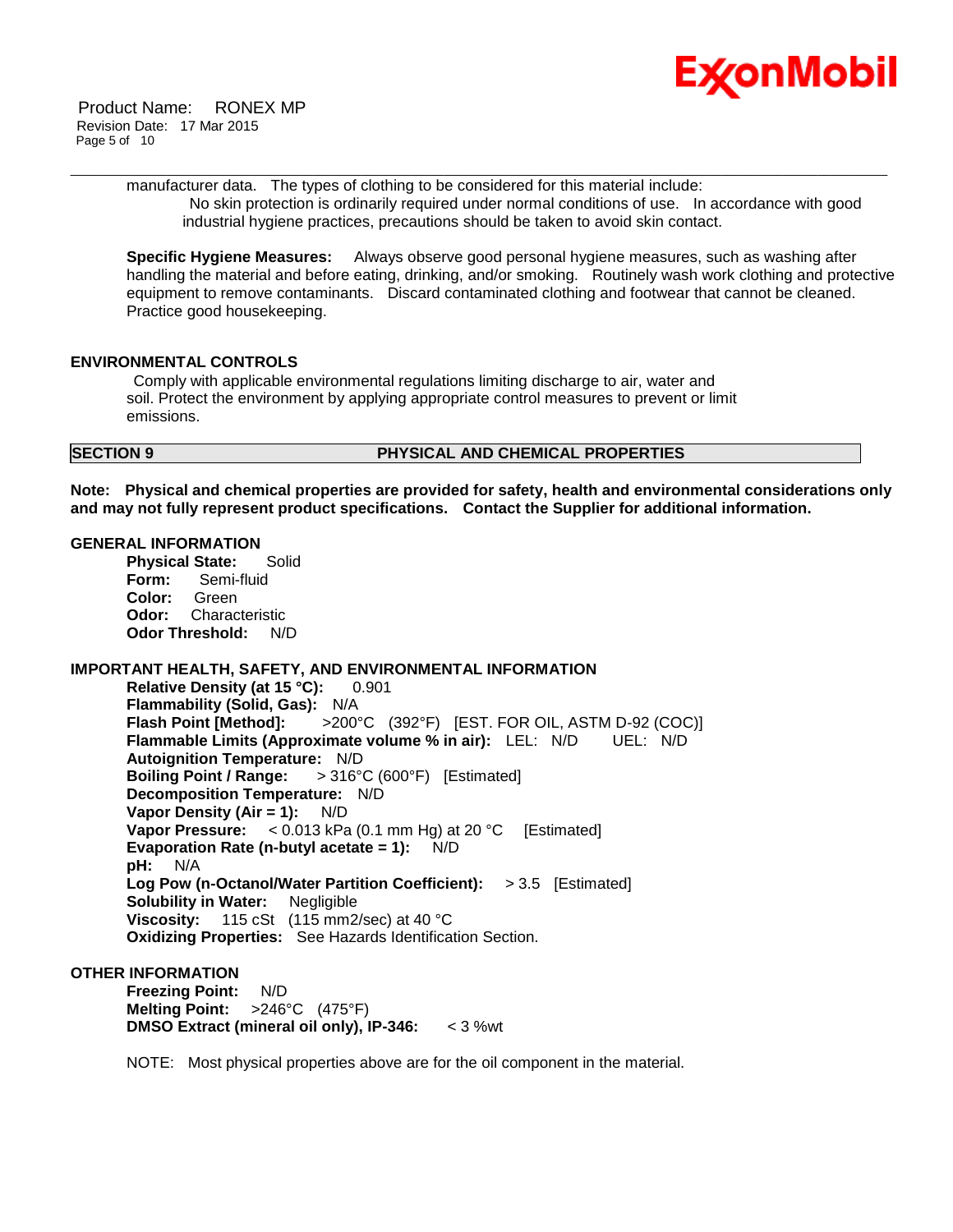

Product Name: RONEX MP Revision Date: 17 Mar 2015 Page 6 of 10

#### **SECTION 10 STABILITY AND REACTIVITY**

\_\_\_\_\_\_\_\_\_\_\_\_\_\_\_\_\_\_\_\_\_\_\_\_\_\_\_\_\_\_\_\_\_\_\_\_\_\_\_\_\_\_\_\_\_\_\_\_\_\_\_\_\_\_\_\_\_\_\_\_\_\_\_\_\_\_\_\_\_\_\_\_\_\_\_\_\_\_\_\_\_\_\_\_\_\_\_\_\_\_\_\_\_\_\_\_\_\_\_\_\_\_\_\_\_\_\_\_\_\_\_\_\_\_\_\_\_\_

**REACTIVITY:** See sub-sections below.

**STABILITY:** Material is stable under normal conditions.

**CONDITIONS TO AVOID:** Excessive heat. High energy sources of ignition.

**MATERIALS TO AVOID:** Strong oxidizers

**HAZARDOUS DECOMPOSITION PRODUCTS:** Material does not decompose at ambient temperatures.

**POSSIBILITY OF HAZARDOUS REACTIONS:** Hazardous polymerization will not occur.

#### **SECTION 11 TOXICOLOGICAL INFORMATION**

#### **INFORMATION ON TOXICOLOGICAL EFFECTS**

| <b>Hazard Class</b>                                               | <b>Conclusion / Remarks</b>                                                                                       |
|-------------------------------------------------------------------|-------------------------------------------------------------------------------------------------------------------|
| <b>Inhalation</b>                                                 |                                                                                                                   |
| Acute Toxicity: No end point data for<br>material.                | Minimally Toxic. Based on assessment of the components.                                                           |
| Irritation: No end point data for material.                       | Negligible hazard at ambient/normal handling temperatures.                                                        |
| Ingestion                                                         |                                                                                                                   |
| Acute Toxicity: No end point data for<br>material.                | Minimally Toxic. Based on assessment of the components.                                                           |
| <b>Skin</b>                                                       |                                                                                                                   |
| Acute Toxicity: No end point data for<br>material.                | Minimally Toxic. Based on assessment of the components.                                                           |
| Skin Corrosion/Irritation: No end point data<br>for material.     | Negligible irritation to skin at ambient temperatures. Based on<br>assessment of the components.                  |
| Eye                                                               |                                                                                                                   |
| Serious Eye Damage/Irritation: No end point<br>data for material. | May cause mild, short-lasting discomfort to eyes. Based on<br>assessment of the components.                       |
| <b>Sensitization</b>                                              |                                                                                                                   |
| Respiratory Sensitization: No end point data<br>for material.     | Not expected to be a respiratory sensitizer.                                                                      |
| Skin Sensitization: No end point data for<br>material.            | Not expected to be a skin sensitizer. Based on assessment of the<br>components.                                   |
| Aspiration: Data available.                                       | Not expected to be an aspiration hazard. Based on<br>physico-chemical properties of the material.                 |
| Germ Cell Mutagenicity: No end point data<br>for material.        | Not expected to be a germ cell mutagen. Based on assessment of<br>the components.                                 |
| Carcinogenicity: No end point data for<br>material.               | Not expected to cause cancer. Based on assessment of the<br>components.                                           |
| Reproductive Toxicity: No end point data<br>for material.         | Not expected to be a reproductive toxicant. Based on assessment<br>of the components.                             |
| Lactation: No end point data for material.                        | Not expected to cause harm to breast-fed children.                                                                |
| <b>Specific Target Organ Toxicity (STOT)</b>                      |                                                                                                                   |
| Single Exposure: No end point data for<br>material.               | Not expected to cause organ damage from a single exposure.                                                        |
| Repeated Exposure: No end point data for<br>lmaterial.            | Not expected to cause organ damage from prolonged or repeated<br>exposure. Based on assessment of the components. |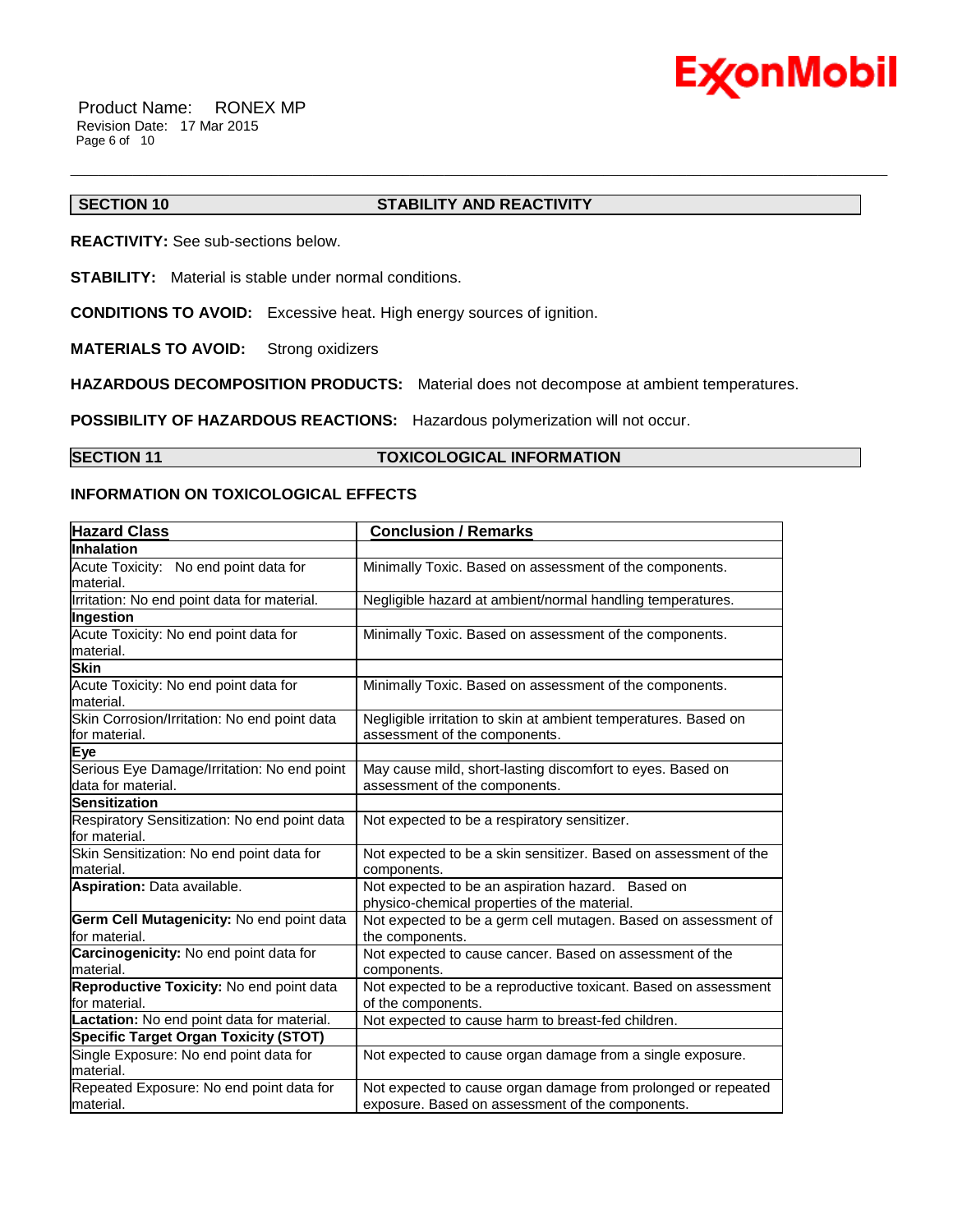

Product Name: RONEX MP Revision Date: 17 Mar 2015 Page 7 of 10

### **OTHER INFORMATION For the product itself:**

Component concentrations in this formulation would not be expected to cause skin sensitization, based on tests of the components or similar formulations.

\_\_\_\_\_\_\_\_\_\_\_\_\_\_\_\_\_\_\_\_\_\_\_\_\_\_\_\_\_\_\_\_\_\_\_\_\_\_\_\_\_\_\_\_\_\_\_\_\_\_\_\_\_\_\_\_\_\_\_\_\_\_\_\_\_\_\_\_\_\_\_\_\_\_\_\_\_\_\_\_\_\_\_\_\_\_\_\_\_\_\_\_\_\_\_\_\_\_\_\_\_\_\_\_\_\_\_\_\_\_\_\_\_\_\_\_\_\_

#### **Contains:**

Base oil severely refined: Not carcinogenic in animal studies. Representative material passes IP-346, Modified Ames test, and/or other screening tests. Dermal and inhalation studies showed minimal effects; lung non-specific infiltration of immune cells, oil deposition and minimal granuloma formation. Not sensitizing in test animals.

#### **The following ingredients are cited on the lists below:** None.

|                | --REGULATORY LISTS SEARCHED-- |                 |
|----------------|-------------------------------|-----------------|
| $1 =$ NTP CARC | $3 = IARC 1$                  | $5 = IARC 2B$   |
| $2 = NTP$ SUS  | $4 = IARC 2A$                 | $6 = OSHA CARC$ |

|--|

The information given is based on data available for the material, the components of the material, and similar materials.

#### **ECOTOXICITY**

Material -- Not expected to be harmful to aquatic organisms.

#### **MOBILITY**

 Base oil component -- Low solubility and floats and is expected to migrate from water to the land. Expected to partition to sediment and wastewater solids.

### **PERSISTENCE AND DEGRADABILITY**

### **Biodegradation:**

Base oil component -- Expected to be inherently biodegradable

#### **BIOACCUMULATION POTENTIAL**

 Base oil component -- Has the potential to bioaccumulate, however metabolism or physical properties may reduce the bioconcentration or limit bioavailability.

#### **SECTION 13 DISPOSAL CONSIDERATIONS**

Disposal recommendations based on material as supplied. Disposal must be in accordance with current applicable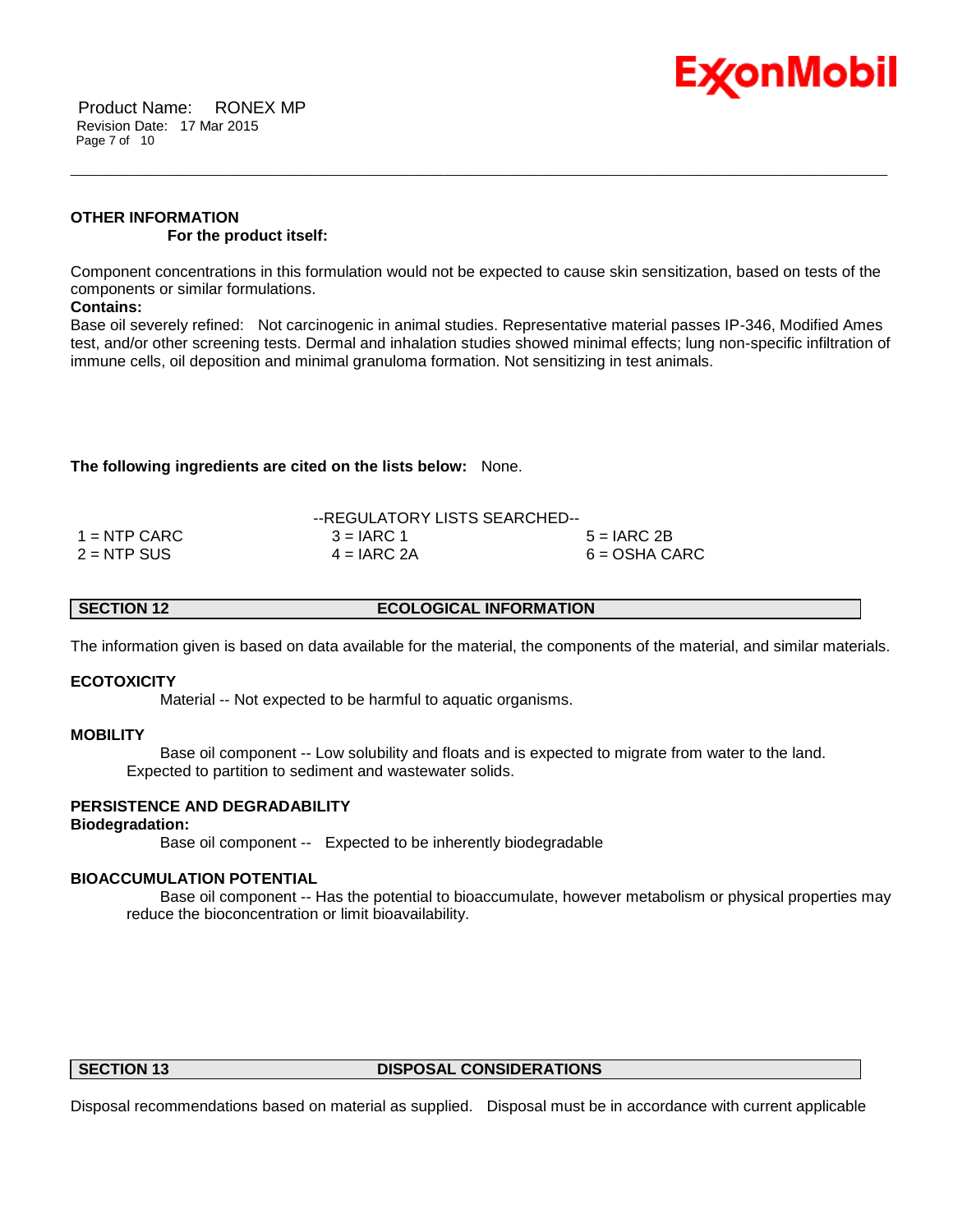# Ex⁄onMobil

Product Name: RONEX MP Revision Date: 17 Mar 2015 Page 8 of 10

laws and regulations, and material characteristics at time of disposal.

#### **DISPOSAL RECOMMENDATIONS**

Product is suitable for burning in an enclosed controlled burner for fuel value or disposal by supervised incineration at very high temperatures to prevent formation of undesirable combustion products.

\_\_\_\_\_\_\_\_\_\_\_\_\_\_\_\_\_\_\_\_\_\_\_\_\_\_\_\_\_\_\_\_\_\_\_\_\_\_\_\_\_\_\_\_\_\_\_\_\_\_\_\_\_\_\_\_\_\_\_\_\_\_\_\_\_\_\_\_\_\_\_\_\_\_\_\_\_\_\_\_\_\_\_\_\_\_\_\_\_\_\_\_\_\_\_\_\_\_\_\_\_\_\_\_\_\_\_\_\_\_\_\_\_\_\_\_\_\_

### **REGULATORY DISPOSAL INFORMATION**

RCRA Information: The unused product, in our opinion, is not specifically listed by the EPA as a hazardous waste (40 CFR, Part 261D), nor is it formulated to contain materials which are listed as hazardous wastes. It does not exhibit the hazardous characteristics of ignitability, corrositivity or reactivity and is not formulated with contaminants as determined by the Toxicity Characteristic Leaching Procedure (TCLP). However, used product may be regulated.

**Empty Container Warning** Empty Container Warning (where applicable): Empty containers may contain residue and can be dangerous. Do not attempt to refill or clean containers without proper instructions. Empty drums should be completely drained and safely stored until appropriately reconditioned or disposed. Empty containers should be taken for recycling, recovery, or disposal through suitably qualified or licensed contractor and in accordance with governmental regulations. DO NOT PRESSURISE, CUT, WELD, BRAZE, SOLDER, DRILL, GRIND, OR EXPOSE SUCH CONTAINERS TO HEAT, FLAME, SPARKS, STATIC ELECTRICITY, OR OTHER SOURCES OF IGNITION. THEY MAY EXPLODE AND CAUSE INJURY OR DEATH.

| <b>SECTION 14</b> | <b>TRANSPORT INFORMATION</b> |
|-------------------|------------------------------|

- **LAND (DOT):** Not Regulated for Land Transport
- **LAND (TDG):** Not Regulated for Land Transport
- **SEA (IMDG):** Not Regulated for Sea Transport according to IMDG-Code

**Marine Pollutant:** No

**AIR (IATA):** Not Regulated for Air Transport

### **SECTION 15 REGULATORY INFORMATION**

**OSHA HAZARD COMMUNICATION STANDARD:** This material is not considered hazardous in accordance with OSHA HazCom 2012, 29 CFR 1910.1200.

**Listed or exempt from listing/notification on the following chemical inventories:** AICS, DSL, IECSC, KECI, PICCS, TSCA

**EPCRA SECTION 302:** This material contains no extremely hazardous substances.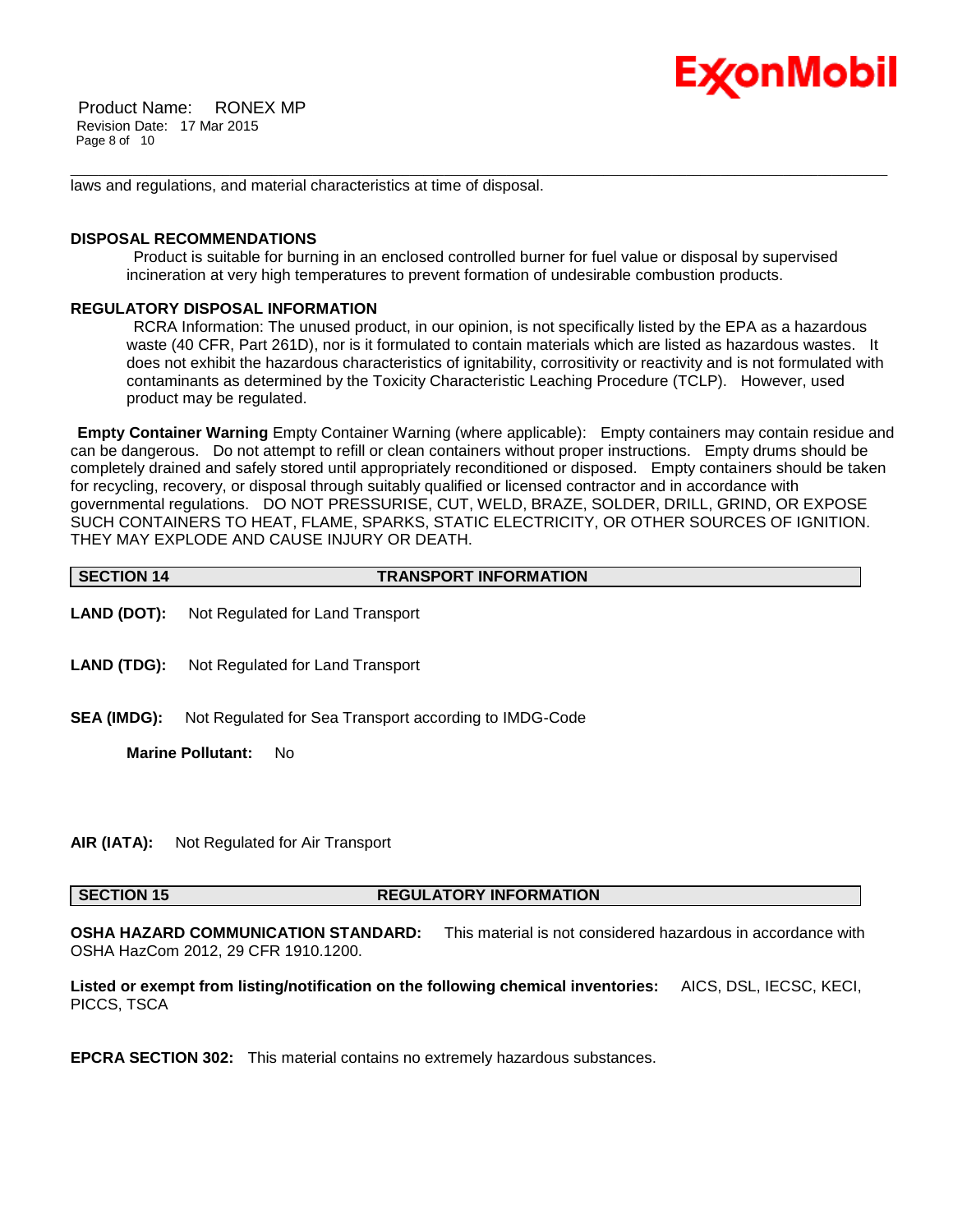

#### **SARA (311/312) REPORTABLE HAZARD CATEGORIES:** None.

#### **SARA (313) TOXIC RELEASE INVENTORY:**

| <b>Chemical Name</b>    | <b>CAS Number</b> | <b>Typical Value</b> |
|-------------------------|-------------------|----------------------|
| <b>ZINC DIALKYL</b>     | 68457-79-4        | $- < 2.5\%$          |
| <b>IDITHIOPHOSPHATE</b> |                   |                      |

\_\_\_\_\_\_\_\_\_\_\_\_\_\_\_\_\_\_\_\_\_\_\_\_\_\_\_\_\_\_\_\_\_\_\_\_\_\_\_\_\_\_\_\_\_\_\_\_\_\_\_\_\_\_\_\_\_\_\_\_\_\_\_\_\_\_\_\_\_\_\_\_\_\_\_\_\_\_\_\_\_\_\_\_\_\_\_\_\_\_\_\_\_\_\_\_\_\_\_\_\_\_\_\_\_\_\_\_\_\_\_\_\_\_\_\_\_\_

#### **The following ingredients are cited on the lists below:**

| <b>Chemical Name</b>                               | <b>CAS Number</b> | <b>List Citations</b> |
|----------------------------------------------------|-------------------|-----------------------|
| <b>IZINC DIALKYL</b><br><b>IDITHIOPHOSPHATE</b>    | 68457-79-4        | 13, 15, 17, 19        |
| <b>ZINC DINONYLNAPHTHALENE</b><br><b>SULFONATE</b> | 28016-00-4        | 15                    |

#### --REGULATORY LISTS SEARCHED--

| $1 = ACGIH ALL$ | $6 = TSCA 5a2$     | $11 = CA$ P65 REPRO | $16 = MN$ RTK  |
|-----------------|--------------------|---------------------|----------------|
| $2 = ACGIH A1$  | $7 = TSCA5e$       | $12$ = CA RTK       | $17 = N.J RTK$ |
| $3 = ACGH A2$   | $B = TSCA6$        | $13 = IL$ RTK       | $18 = PA RTK$  |
| $4 = OSHA Z$    | $9 = TSCA 12b$     | $14 = LA RTK$       | $19 = R1 RTK$  |
| $5 = TSCA4$     | $10 = CA$ P65 CARC | $15 = M1293$        |                |
|                 |                    |                     |                |

Code key: CARC=Carcinogen; REPRO=Reproductive

#### **SECTION 16 OTHER INFORMATION**

 $N/D = Not determined$ ,  $N/A = Not$  applicable

#### **KEY TO THE H-CODES CONTAINED IN SECTION 3 OF THIS DOCUMENT (for information only):**

H315: Causes skin irritation; Skin Corr/Irritation, Cat 2

H317: May cause allergic skin reaction; Skin Sensitization, Cat 1

H318: Causes serious eye damage; Serious Eye Damage/Irr, Cat 1

H319(2A): Causes serious eye irritation; Serious Eye Damage/Irr, Cat 2A

H401: Toxic to aquatic life; Acute Env Tox, Cat 2

H402: Harmful to aquatic life; Acute Env Tox, Cat 3

H411: Toxic to aquatic life with long lasting effects; Chronic Env Tox, Cat 2

H412: Harmful to aquatic life with long lasting effects; Chronic Env Tox, Cat 3

#### **THIS SAFETY DATA SHEET CONTAINS THE FOLLOWING REVISIONS:**

Updates made in accordance with implementation of GHS requirements.

----------------------------------------------------------------------------------------------------------------------------------------------------- The information and recommendations contained herein are, to the best of ExxonMobil's knowledge and belief, accurate and reliable as of the date issued. You can contact ExxonMobil to insure that this document is the most current available from ExxonMobil. The information and recommendations are offered for the user's consideration and examination. It is the user's responsibility to satisfy itself that the product is suitable for the intended use. If buyer